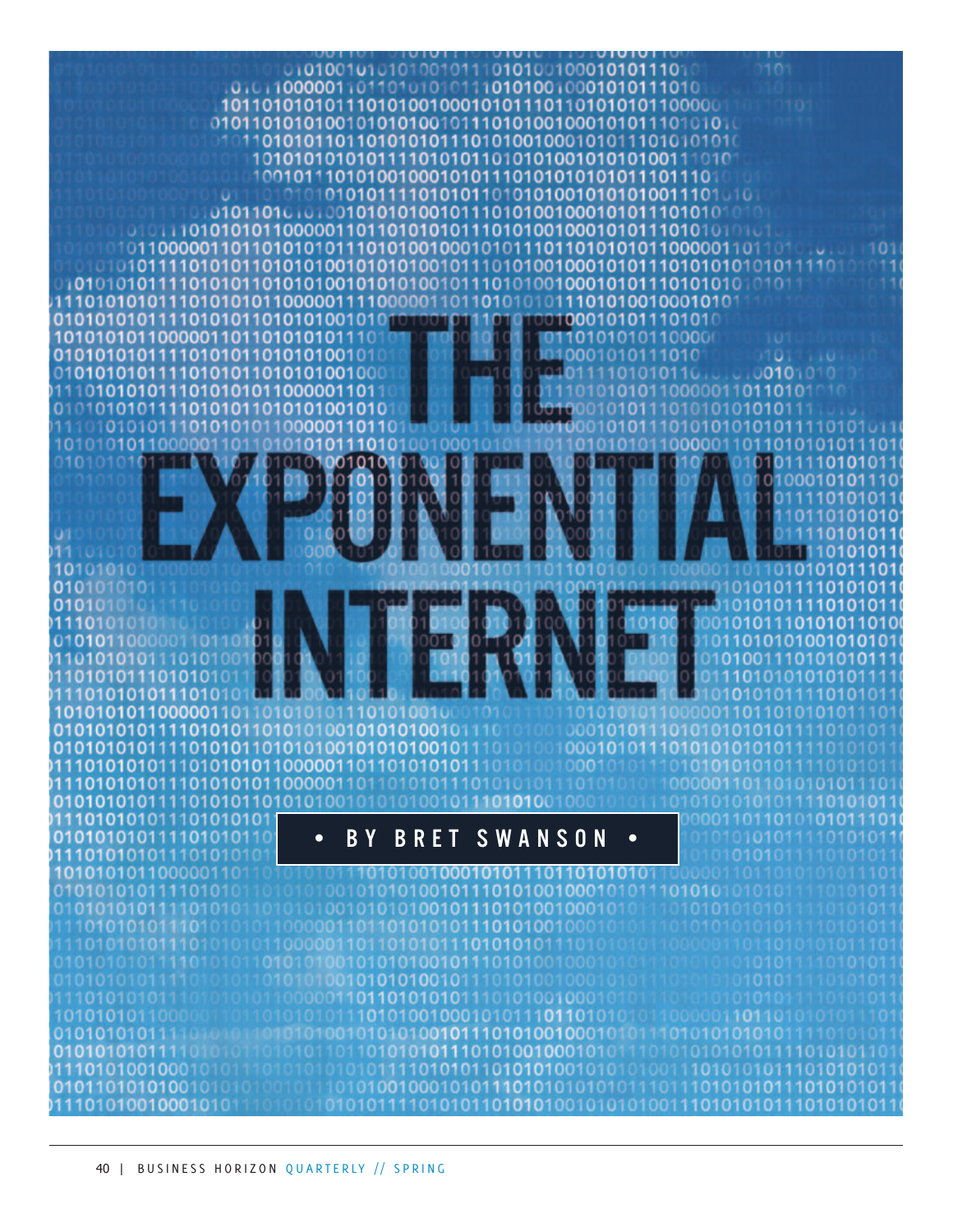In October 1910, *The New York Times* published an analysis of a perplexing new question in transportation n October 1910, *The New York Times* published an analysis of a perplexing technology. The article's title was "Auto vs. Horse." The crucial inputs in this comparison were oil, gasoline, hay, and oats, and the output was passenger miles per dollar. What was its verdict? "Six-Day Test Shows Motor Car Cheaper and More Efficient Than Animal." At 1.57 cents per passenger mile versus 1.84 cents, the auto beat the equine – by a nose.

In the digital world, things can get very big, FRY FA

If economic growth is a central

objective in our American project, then technology is the engine that must power our way. The automobile was an engine of "the American Century." There is a great debate, however, about whether American innovation is as potent as it once was. A supplementary question is whether the technological advances we are making are creating jobs. The skeptics acknowledge one arena of substantial innovation is the Internet. One of the most thoughtful doubters, economist Tyler Cowen of George Mason University, however, thinks the Internet is mostly "cheap fun" that isn't driving job and income growth.

These are big questions with deep implications for economic policy. To get at some possible answers, it is helpful to step back and look at the recent history of information technology. Consider the world of two decades ago during, say, the administration of President George H.W. Bush. In 1990, there was no broadband, no Web, no digital mobile phones, and just 5 million analog cell phones. A terabyte drive, a device that can store one million megabytes – if such a thing had existed – would have cost \$5 million. Today, a terabyte drive comes standard in most desktop computers or can be purchased on eBay for \$69.99. The United States now has 84 million residential broadband links and 327 million mobile phone subscriptions. As it happens, Internet traffic in 1990 was about one terabyte per month. Today, Internet traffic in the United States alone is around 12 exabytes per month – a 12 million-fold rise. The Internet cloud is roiling old industries and creating new ones. Is it, however, creating broad and deep value for the U.S economy? We think it is, and some macro numbers tell us what is

happening. U.S. info-tech investment in 2011 totaled \$472 billion. Over the last several years, computers, communications networks, and software have accounted for between 42 percent and 47 percent of all of the nation's non-structure fixed investment. Since 1980, the nonresidential fixed investment share of GDP has doubled to more than 10 percent, and information technology accounted for all of the increase.

In the 1980s, there was confusion about why the new information technology didn't seem to boost productivity. Economist Robert Solow famously quipped: "You can see the computer age everywhere but in the productivity statistics."

Many studies since, however, have shown dramatic productivity and growth effects from information technology. As Harvard's Dale Jorgenson recently concluded, the digital sectors are America's most potent innovators, but their effects on other industries are even more important. "Replication of established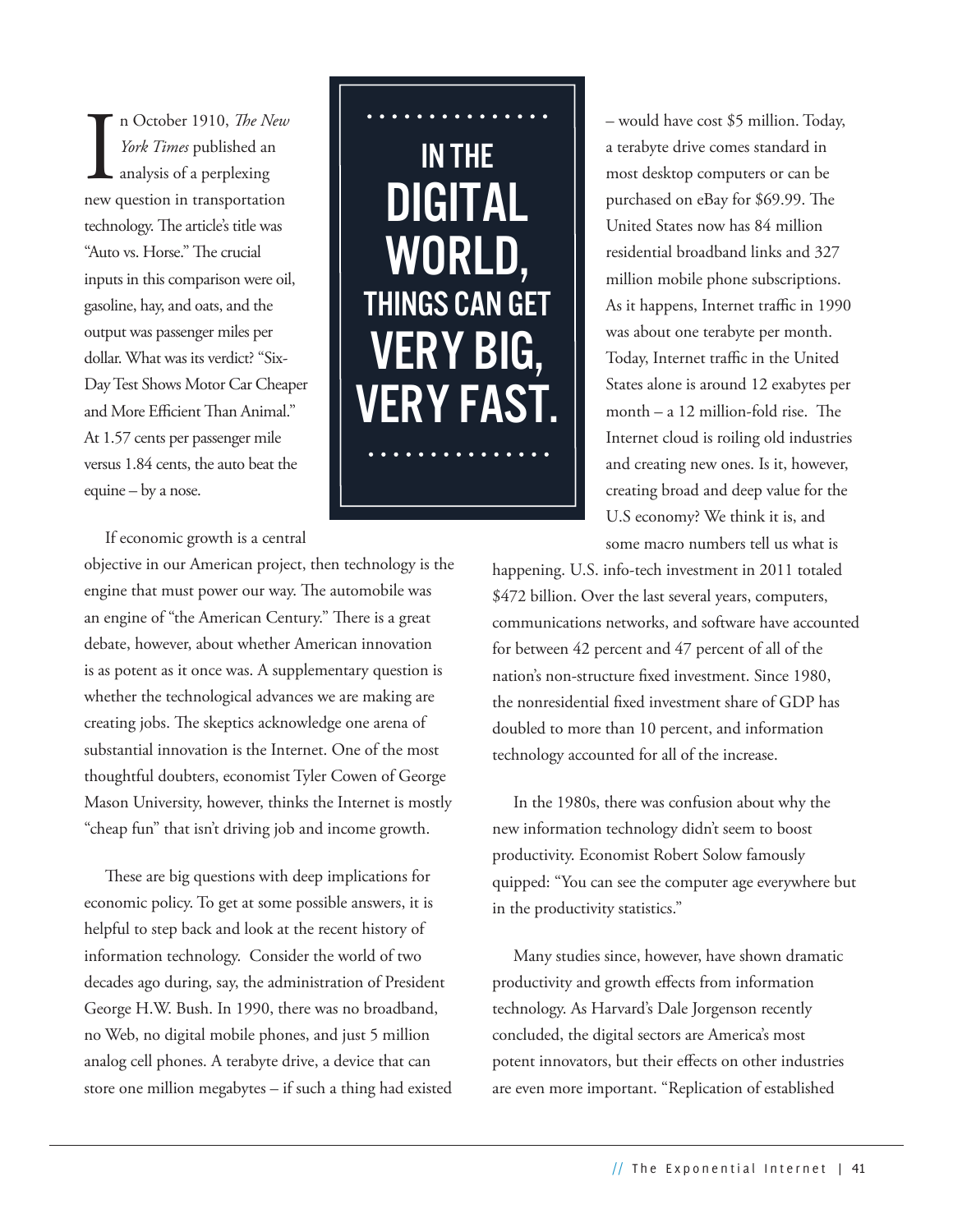technologies," Jorgenson and his colleagues found, "recently through massive investments in IT hardware and software, explains by far the largest proportion of U.S. economic growth."

Like the century-old analysis where the auto barely edged the horse in transportation efficiency, however, even these important insights from eminent economists

the opening of its newest digital warehouse in chilly Hamina, Finland, a \$273-million facility meant to take advantage of the cold air and seawater to cool its servers. Facebook is building a similar data center in Luleå, Sweden. Data center pioneer Equinix operates six million square feet across 98 facilities. Globally, Internet data centers now consume around 2% of all electricity. The American digital economy

don't tell the whole story. Based on empirical data, they are necessarily backwardlooking. A difference of two-tenths of a cent between

# "DATA IS THE NEW OIL."

#### – Andreas Weigend former chief scientist at Amazon.com.

the auto and horse could not foretell the century ahead. Therefore, a more granular look at today's digital hypergrowth and some educated guesses about what comes next might be helpful.

An overview of the Internet, mobile, "big data," and cloud sectors may (1) show just how important this industry is to the economy and jobs; (2) highlight the key policies needed to sustain growth in the sector; and (3) serve as an example of how technological innovation in other sectors might boost America's long-term growth rate and thus its cultural and fiscal health. The Unseen Internet Much of the world still thinks of Google as a "search" company – a firm with an algorithm that finds and parses information on the Web. We've long referred to Google instead as an Internet infrastructure company. Google reports that in 2010, its data centers consumed 2.26 terawatt-hours of power – that's two billion kW-hours. Thus,

10% of electricity consumption. These massive data centers and ever-growing broadband webs power the new multimedia services that are

more broadly considered may now account for

disrupting and enlivening the aging broadcast worlds of TV and radio. Today, YouTube alone receives 48 hours of video uploads each minute, or eight years of content uploaded every day. It streams three billion videos per day and is now launching 100 new professionally produced high-definition (HD) channels.

Or consider Netflix, the successful DVD-throughthe-mail movie distributor. Within just one month of introducing its streaming-only subscription plan in December 2010, Netflix streams jumped 38% to 200 million in January 2011. Netflix streams, according to Sandvine, may account for 32.7% of downstream traffic during peak evening hours in the United States.

### Mobile Revolution

In the digital world, things can get very big, very fast.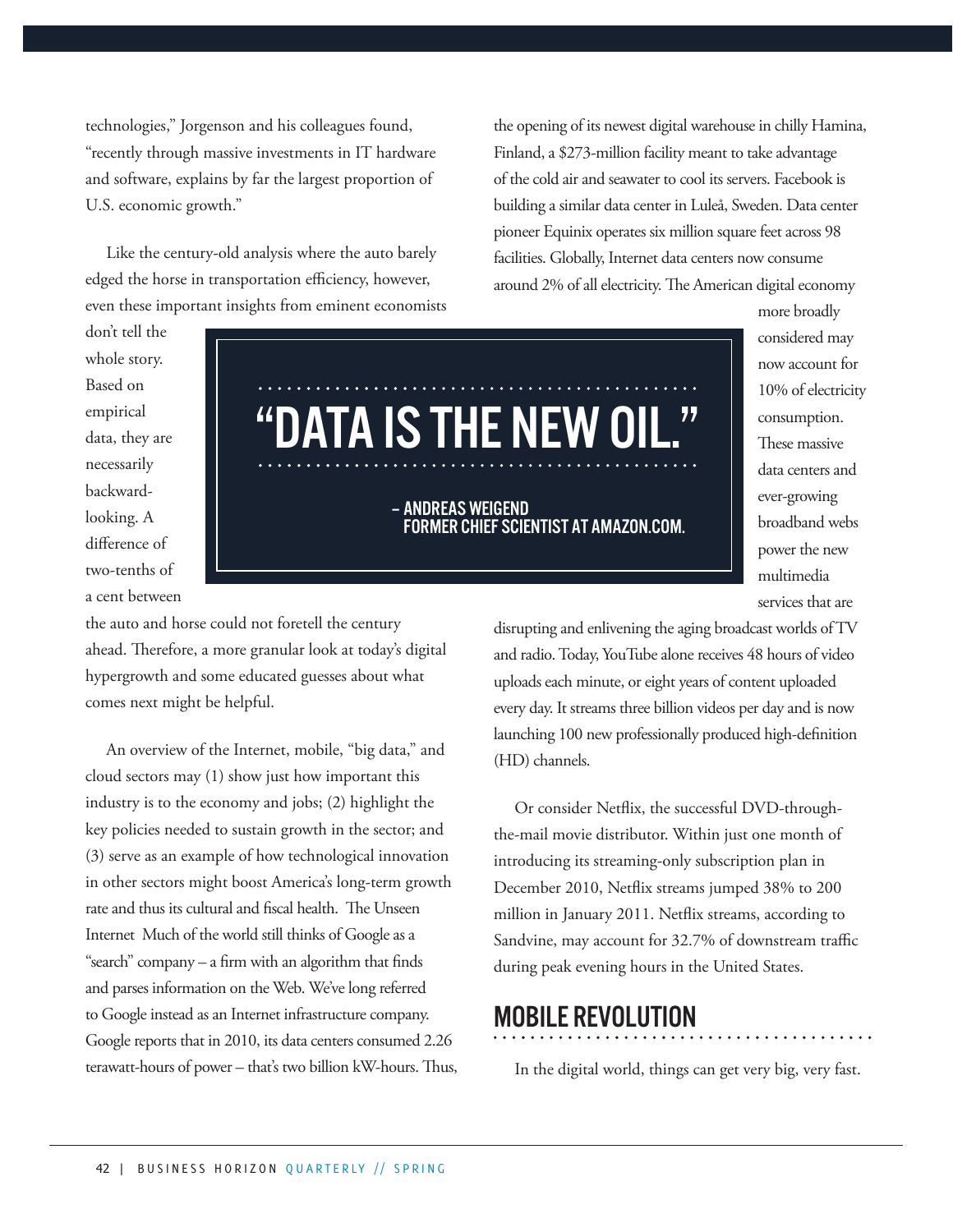The revolution in mobile is perhaps the best example of this powerful scale effect. At the end of 2011, there were six billion mobile subscriptions worldwide. For the first time, smartphone sales exceeded PC sales – 488 million versus 432 million. The United States surpassed the 100 percent penetration barrier – more wireless subscriptions (327.6 million) than people.

When we first started building 3G mobile networks in the mid-2000s, many thought it a silly and wasteful exercise. How would we ever use this capacity? Too much bandwidth at too much expense, and not nearly enough applications and services. Mobile device screens were thought too small and too lifeless to watch video, surf the Web, or read, not to mention play games or video chat. There were no mobile "apps" as we know them today.

Just a few short years later, a 2011 Credit Suisse survey of U.S. wireless carriers found their networks running at 80% capacity, meaning many network nodes are tapped out. The projected unusable abundance of 3G wireless capacity had, thanks to the iPhone and its smartphone cousins, turned into a severe shortage in many big cities. As of October 2011, 500,000 distinct Apple iOS apps had been downloaded 18 billion times on 250 million iOS devices. Google's competing Android OS marketplace of devices and apps is, by many measures, growing even faster and now powers some 52% of U.S. smartphones. This spring Apple passed the 25 billion download mark.

Ericsson and Cisco both estimate mobile data traffic grew 130 percent in 2011, reaching a level almost 200 times greater than 2007.

 U.S. service providers invested \$26 billion in wireless infrastructure in 2010, and again in 2011. For the decade 2001-10, U.S. wireless investment was \$232 billion.

Investments in 4G networks are now in full swing, and with its new multimedia capabilities, HTML5 (the first major upgrade of the Web's basic language since the mid-1990s) will bring much greater power and flexibility to the Web and mobile devices.

## I, Cloud

Hotmail, Yahoo! mail, and Gmail were early examples of mass-market applications hosted not on PCs or office servers but in the cloud. Consumer remote back-up providers like Mozy, Carbonite and Dropbox gained widespread adoption in recent years.

. . . . . . . . . . . . . . . . . .

 Salesforce.com revolutionized the customer relationship management (CRM) business with its cloud service. Moving a step beyond, Salesforce.com now serves as a sort of app store for the enterprise world.

The thousands of Web apps hosted in the cloud today are second nature. Cloud, like many big ideas, arrived with a bang but became a cliché rather quickly. Not for too much longer will we even think about "local" versus "cloud." Storage, bandwidth, and processing will increasingly be seamlessly integrated, making best use of the power of local devices and cloud resources.

Amazon is a key cloud computing platform for many smaller companies. Its Web Services (AWS) and Elastic Compute Cloud (EC2) allow Web companies and start-up developers to rent its mighty storage-computenetwork infrastructure. "Each day," notes BusinessWeek, Amazon "adds enough computing muscle to power one whole Amazon.com circa 2000, when it was a \$2.8 billion business."

 Facebook's new Open Graph program will further transform the company from a social network into a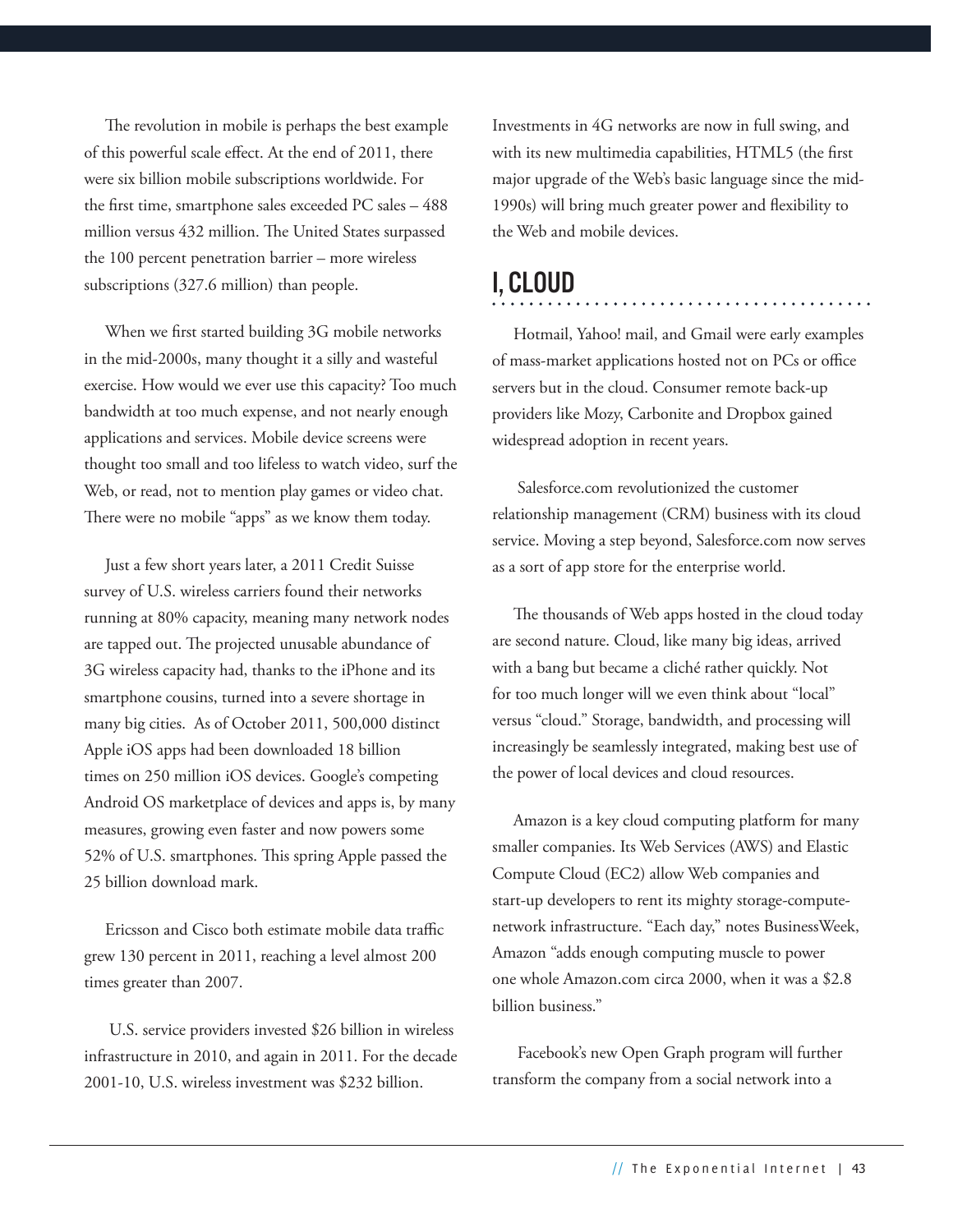cloud-based multimedia platform. IDC thinks cloud services could reach 5 zettabytes (or 1021 bytes) by 2020.

# **BIG DATA**

"Data is the new oil," says Andreas Weigend, former chief scientist at Amazon.com. "Oil needs to be refined before it can be useful. Big data startups are the new refineries." From tick-marks on stone thousands of years ago to hand-written ledger entries in centuries past, data has been around for a while. Yet, the recent explosion in digital data – and our capacity to create, collect, store, transmit, massage, and analyze it  $-$  is something wholly new.

As recently as 2000, analog storage still trumped digital storage. All the same, a 2011 article published in the journal *Science* found that by 2007 analog storage had actually declined in absolute terms and digital storage had grown 15 times larger than analog (see Fig. 1). IDC estimates the world created or replicated 1,800 exabytes of data in 2011, up from 130 exabytes in 2005. It thinks we will approach almost 8,000 exabytes (8 zettabytes) by 2015.

Data has always driven financial markets. Yet, new data sources will increasingly drive other industries – medicine, retail, social networks, geo-location, sports, and sensor data from millions of cameras, machines, cars, planes, factories, weather stations, and network nodes.

The McKinsey Global Institute looked at Big Data from an economic perspective. It estimates intensive collection, analysis and implementation of fine-grained medical data will boost annual economic value in the U.S. health care sector by \$300 billion. McKinsey thinks personal geolocation services could expand annual consumer surplus by \$600 billion globally.

# WHAT'S NEXT

The rise of multimedia content delivered over the Web is a fundamental departure from the early days of e-mail, data exchange and simple websites. A new set of hardware and software technologies will take us well beyond existing notions of Web video and cloud computing.

Firms like OnLive and Otoy are now bringing this new vision to life. Imagine a supercomputer built not of microprocessors (CPUs) but of thousands of graphics processors (GPUs). One of the world's most powerful supercomputers is IBM's Roadrunner at the Los Alamos National Laboratories, which runs at one-petaFLOPS (FLOPS is a basic unit of measure for a computer's performance, with one petaFLOP equaling 1015 FLOPS). With 1 percent of the space and for 3 percent of the cost, we can now build a graphics supercomputer that delivers three times Roadrunner's performance – three petaFLOPS.

Connect this computer to the Internet, and you can stream any real-time interactive 3D video experience at any resolution to thousands of people using any browser on any device, from a home-theater to an iPhone. This "exacloud"—cloud computing of a scope and scale never seen before—will transform video games, movies, virtual worlds, business software, and most other media. Casual users gain access to services previously based on expensive, proprietary devices and platforms. Based in the cloud instead of on your device, interactivity thrives.

Beyond gaming, the exacloud will likely accommodate remote rendering of numerous apps and displayed content. Companies like SolidWorks and Autodesk make powerful software that runs on big-horsepower hardware to assist engineers with sophisticated 3D design and modeling. If high-powered apps, such as AutoCAD, can be hosted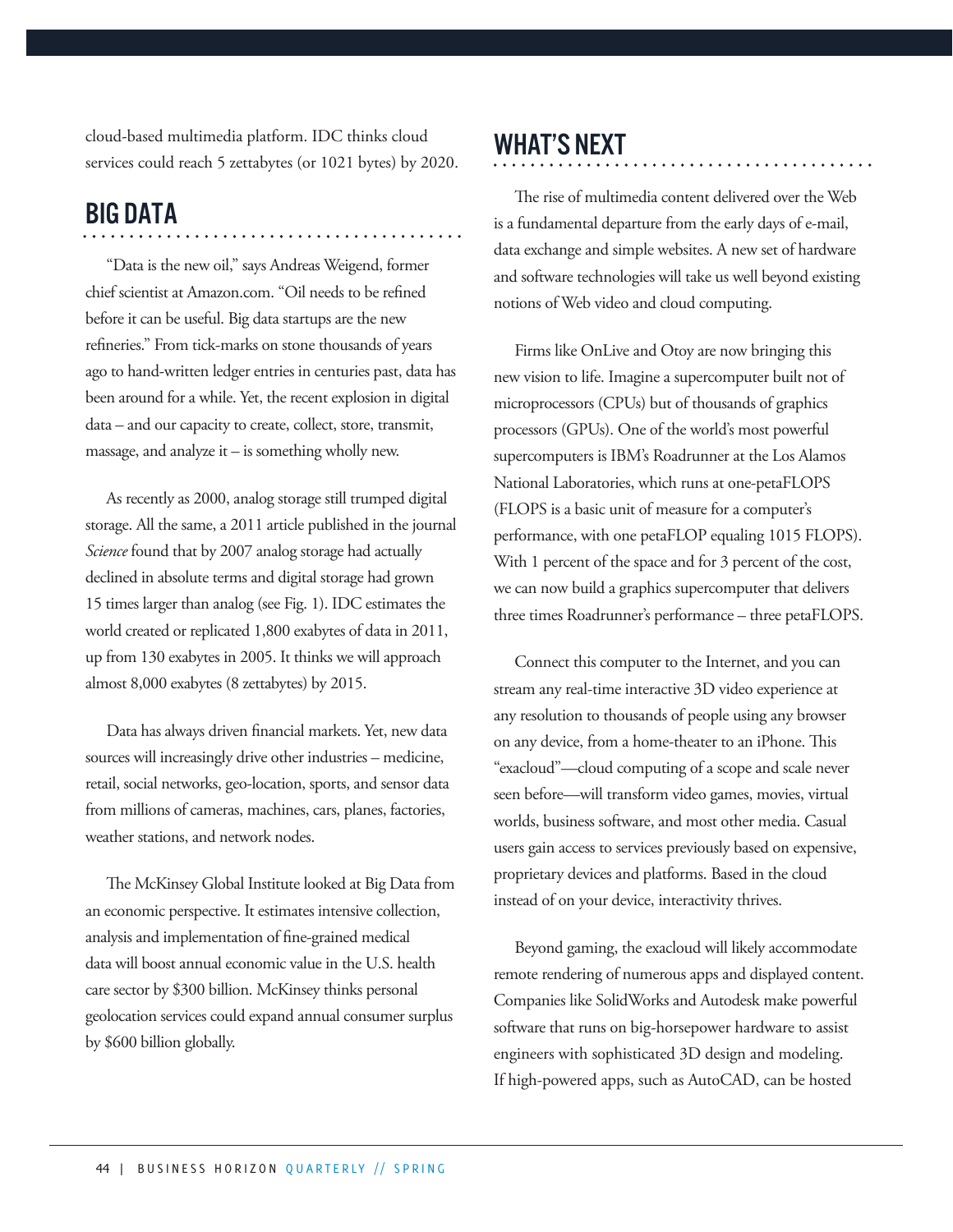in the cloud, a tiny fraction of one supercomputer can replace hundreds of expensive workstations or an enterprise cluster. Although the first to make use of the exacloud's power will be games and engineering apps that require intensive graphics processing, cloud streaming will expand its scope across a wide range of applications and content.

# Exponential Traffic Requires Investment

 The proliferation of online video, mobile devices, Big Data and new cloud-based architectures continue to drive Internet traffic growth. More mobile devices, for example, mean more of us are spending more of our time generating and consuming data. Or take the aforementioned exacloud. UC-San Diego estimates that 55 percent of total American information consumption, or 1,991 exabytes per year, is (brace yourself) video games. If just 10 percent of these games moved online, they would generate twice the worldwide Internet traffic of 2008. Video is not always the most important content on the Web, but it defines the architecture and capacity of (and often pays for) the networks, data centers, and software that make all the Web's wonders possible.

The best estimates of U.S. Internet traffic show it continues to grow at a compound rate of around 50 percent, perhaps reaching 12 exabytes per month in 2011. This is a remarkable feat, something only possible in the digital world. It does not, however, come cheap. Economist Michael Mandel notes that of America's largest infrastructure investors, the top two (and three of the top seven) are network service providers – AT&T, Verizon, and Comcast. It will take additional large investments in broadband, wireless, and data centers both to accommodate fast growing services and to spur the next wave of innovation.

# An Economic Engine?

So, the Internet is growing very fast. The question is though, is it doing any good? Many point to a recent New York Times exposé of Apple's Chinese manufacturing operations as evidence that the U.S. digital economy may create profits but not jobs. The Times argued that "almost none" of the 700,000 people who design and build the iPhone and iPad work in the U.S. "Steve Jobs designed great products," professor and columnist Paul Krugman agreed. "It's very, very hard to make the case that he created large numbers of jobs in this country."

Michael Mandel, however, quickly showed this view, like the "Auto vs. Horse" comparison, to be much too narrow. Mandel estimates that since the introduction of the iPhone in 2007, the "App Economy" – which did not previously exist – has created some 466,000 American jobs.

Economists Robert Shapiro and Kevin Hassett, meanwhile, found that advances in mobile technologies boosted employment by 400,000 per year from 2007 through 2011.

These analyses, in turn, are themselves just snapshots of subsectors of the digital economy and do not capture the ongoing effects across the economy. To the economic and technological pessimists, the best retort is often the one given by Henry Ford: "If I'd asked customers what they wanted, they would have told me a faster horse." Do we lament the automobile because of its effect on blacksmiths?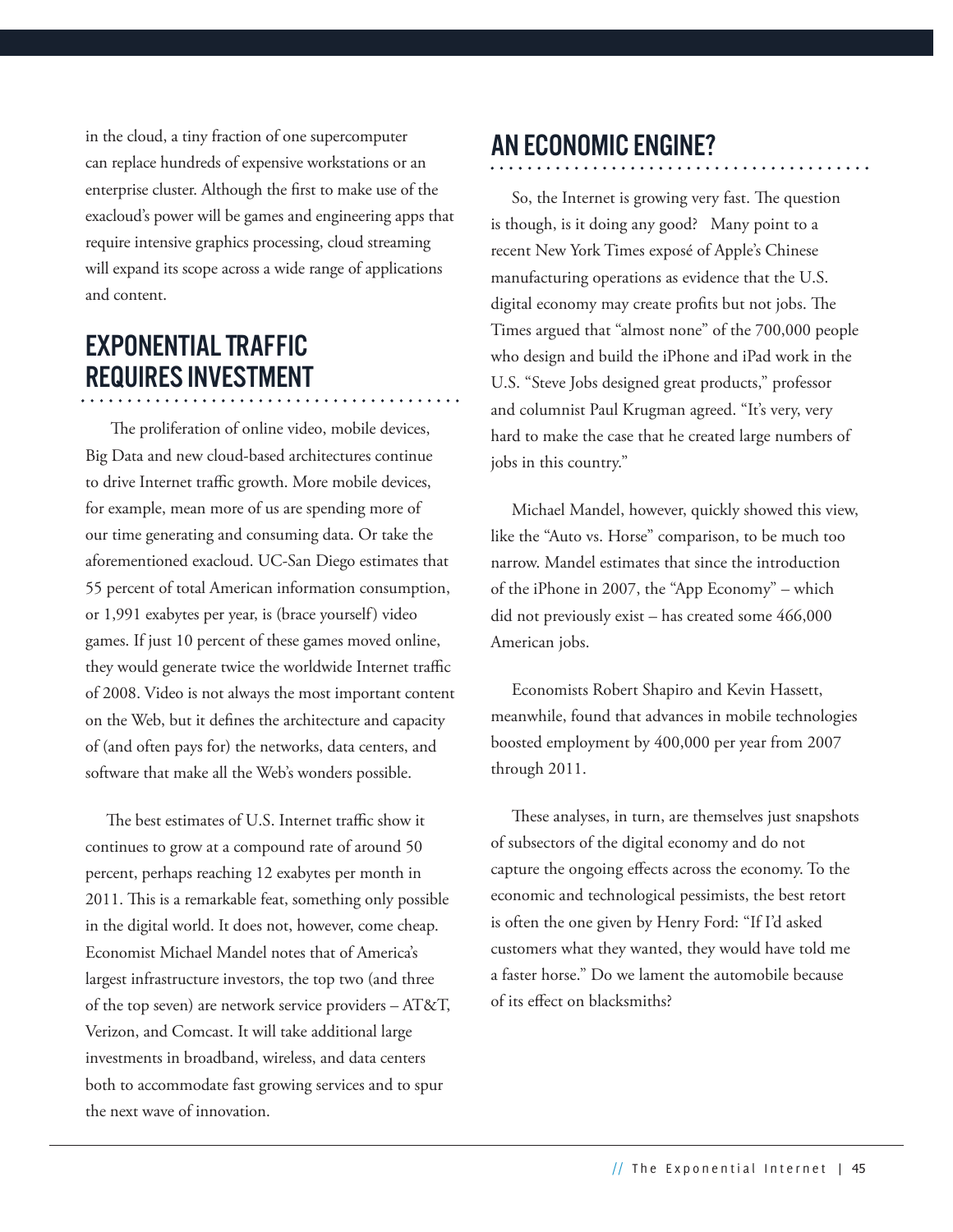# Public Policy

For half a century, the United States has led the world in digital computer and communications technology. Scientists and entrepreneurs have built our digital economy through experimentation and rapid innovation, spurred by venture capital and enabled by large digital infrastructure projects. The entrepreneurship and investment that has sustained such fast growth for so long is due, in substantial part, to light-touch government policies (at least compared to other industries). There have been mistakes, but for the most part, scientists, entrepreneurs, and big investors have been allowed to build new things, try new products, challenge the status quo, cooperate, and compete. They have also been allowed to fail.

Today there is a real risk that governments are on a path to gradually reregulate our digital economy. From Net Neutrality and digital roaming mandates for wireless networks to new limits on "behavioral advertising" and clampdowns on privacy and piracy, a host of wellintentioned new laws aim to tame the Internet.

The FCC's recent Net Neutrality order is a potential break from the basic hands-off approach. Net Neutrality could prohibit important technologies used to manage data networks and substantially restrict the business models of network operators, content producers, and online service providers. It is now being challenged in the courts, however, and there is reason to believe a heavyhanded, hard-edged Neutrality regime will be avoided.

The digital ecosystem is ever-evolving. We build new software, hardware, and network components to provide new services and to relieve bottlenecks created by increased usage, made possible through previous abundance.

Broadband enabled the rise of cloud computing, for example, and now the cloud demands ever faster and more widespread broadband. It's a never ending process.

In 2011, investment in U.S. fixed info-tech infrastructure totaled \$472 billion (see Fig. 1). The broadband and mobile service providers alone invested around \$65 billion.

Nevertheless, to run real-time apps from the cloud and to accommodate high-definition interactive video, we will need another decade's worth of broadband and wireless innovation and investment.

Mobile devices will increasingly rely on the cloud for content, computing, and storage. Video chat will be mostly mobile. These services will require much faster, more robust and more ubiquitous connectivity than exists today.

Today's crucial scarcity is thus wireless capacity. Part of this scarcity can be relieved through investment in new 4G networks and small-cells. A substantial portion of the scarcity, however, is due to a lack of available clean radio spectrum – the type of spectrum that can support 4G networks and the volumes and diversity of future traffic.

 The Federal government, however, owns 61 percent of the best airwaves between 174 MHz and 4 GHz, while private mobile broadband providers control just 10 percent. Much of the remaining capacity in private hands is the old broadcast TV spectrum, which is trapped in a technology time capsule and is severely underutilized. Unleashing this spectrum through auctions and allowing greater flexibility to use, buy, and sell existing private spectrum is a paramount concern.

In February 2012, Congress approved auctions of part of this old, underused TV spectrum. Even in the best of